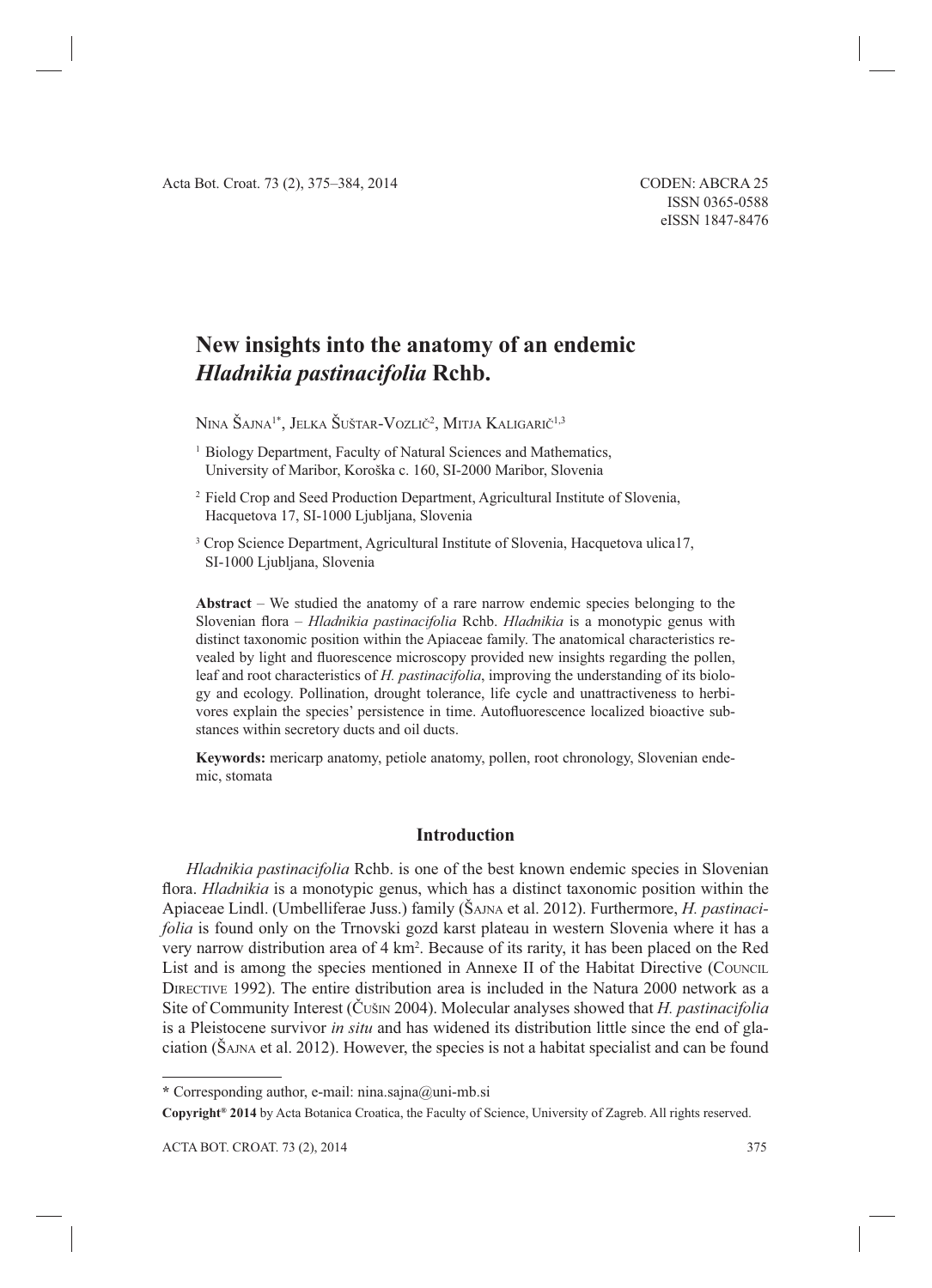growing in various habitats such as stony grasslands, rock crevices and screes. Among habitats, screes are priority habitats listed in Annexe I of the Habitat Directive (BERN CON-VENTION 1979). Since *H. pastinacifolia* is not a habitat specialist (WRABER 1990) it could be expected elsewhere in the Dinaric mountains further to the southeast (NIKOLIĆ and TOPIĆ 2004).

The concise description of *H. pastinacifolia* is based on SUŠNIK (1964). *Hladnikia pastinacifolia* is monocarpic annual or biennial plant (HEGI 1975), also characterized as monocarpic perennial species (REICHENBACH 1830–1833). Plants are herbaceous, 15–30 cm high with long lignified root. Plants form only basal rosettes of numerous glossy and leathery leaves for several years before flowering. The flowering stem is erect. At first only one compound umbel is formed and later the stem branches and forms several lateral compound umbels. A single umbel consists of twenty rays. The involucre and involucel are multifoliate. Petals are white, heart-shaped, 1 mm long. Pistil has a prolonged style, which ends with a claviform stigma. Stylopodium is shorter than the style and rounded. The fruit is a typical schizocarp, which separates into two mericarps 4 mm long and 2 mm wide. Seed testa and fruit pericarp are fused. Most of the seed is occupied by endosperm, embryo is small and underdeveloped. Cross-sections through mericarps show protruding ribs and numerous smaller oil ducts.

Knowledge about the biology and ecology of rare and protected species is essential for their protection. Furthermore, anatomical characteristics, especially fruit anatomy, are very important for the taxonomy of Apiaceae. The doctoral dissertation of SUŠNIK (1964) was the leading work dealing with *H. pastinacifolia* morphology, anatomy, and taxonomy, relying on the means available at the time. According to his interest in taxonomic questions, the most important contributions of his thesis were the determination of the chromosome number (2n = 22) and the comparison of *H. pastinacifolia* fruit extracts with *Falcaria vulgaris* Bernh. and representatives of the genera *Oenanthe* L. and *Athamanta* L. with paper chromatography. Additionally, he described the morphology and placement of floral elements and the anatomy of the mericarp (fertile mericarp *sensu* SUŠNIK (1964), since he hypothesized that in each fruit only one mericarp contains an embryo as a consequence of a mutation). Further on, he studied the morphology of leaf lamina and its changes during the plant's development. Plant parts that had no taxonomic value were addressed very briefly. SUŠNIK (1964) reported results about morphology and anatomy in a descriptive manner, and hardly any measurements were made. Later research concerning *H. pastinacifolia* was mainly focused on syntaxonomy (MARTINČIČ 1958, MARTINČIČ 1961, POLDINI 1978, KALIGARIČ 1997, KALIGARIČ and POLDINI 1997, DAKSKOBLER 1998, DAKSKOBLER 2006). Recently, research into the species' ecology was undertaken (ŠAJNA et al. 2009, ŠAJNA et al. 2011, ŠAJNA et al. 2012), as well as population genetics and phylogeny (ŠAJNA et al. 2012).

SUŠNIK (1964) did not perform anatomical studies on *H. pastinacifolia*, and accordingly we have endeavoured to complete the anatomical investigation with the use of contemporary techniques. We focus on characteristics, which are ecologically important from the point of view of species persistence in time. We have described new characteristics concerning leaf stomata and gathered new information about pollen characteristics and root anatomy.

# **Material and methods**

Sampling quantities and sampling locations were determined by a permit issued by the Republic of Slovenia's Institute for Nature Conservation, which allowed us to sample only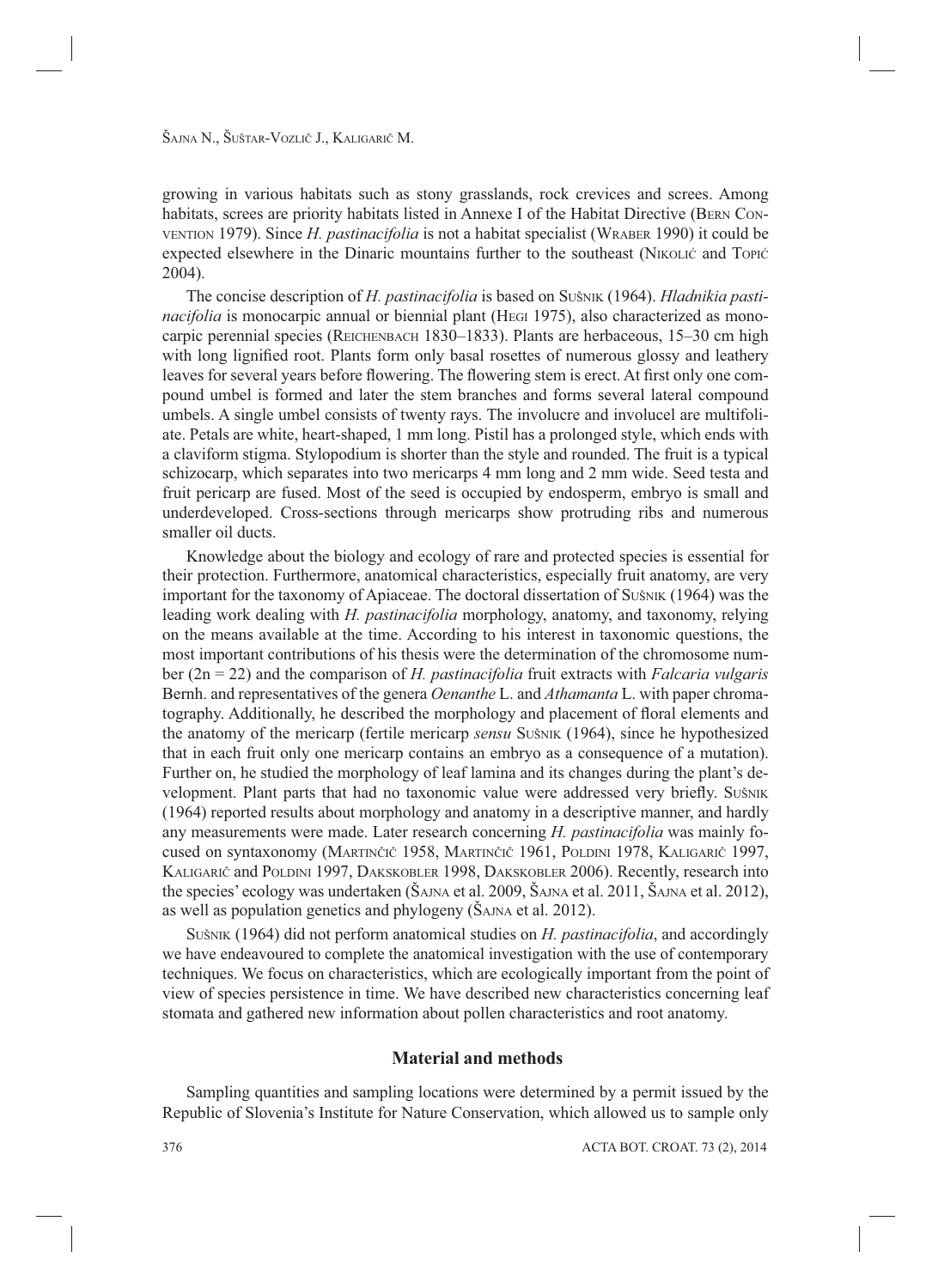a few plants and their parts e.g. 30 leaves, 50 fruits. The proposed sampling location was a low-intensity pasture at Predmeja (Trnovski gozd, Slovenia). Mature fruits were sampled on  $17<sup>th</sup>$  September 2004, leaves on  $19<sup>th</sup>$  May 2005, and roots, as well as flowers on  $28<sup>th</sup>$  June 2005. All voucher materials are preserved in FAA (formalin–acetic acid–alcohol), except dry fruits, and are deposited in the herbarium of the Faculty of Natural Sciences and Mathematics, University in Maribor (Slovenia). For the preparation of microscopic slides, we used fresh material or material fixed with FAA. Sections were performed by hand and observed in water. For the indication of root lignified tissues phloroglucinol dissolved in ethanol and concentrated HCl were used. During the histochemical reaction the cell walls, containing lignin, show a red coloration (DIETZ and ULLMANN 1998). We collected 3 roots from a flowering specimen. Part of the root 1 cm below the transition zone with the stem was sectioned. We studied the sections under a Nikon Eclipse 50i microscope. Additionally, we observed primary fluorescence of unfixed, unstained material with epi-illumination with blue light excitation. The source was a C-LHG1 Mercury Lamp  $HG$  100 W. Autofluorescence in fruit sections ( $N = 10$ ) was observed after 10 minutes of irradiation. Measurements under the microscope were performed with Eclipse Net software (Nikon, Waver, Belgium). To check whether in each fruit one mericarp fails to develop an embryo, we choose 30 fruits randomly from 6 main umbels.

We used hand-made epidermal peels to obtain micrographs for calculations of stomata density (SD; number of stomata per mm<sup>2</sup>), density of epidermal cells (ED; number of epidermal cells per mm<sup>2</sup>) and stomata index  $(SI% = SD/(SD + ED) \times 100)$ . We conducted one count for the abaxial and adaxial sides for 30 fully developed leaves, which had lobate laminae with 5 segments. We chose the lowest leaf segments to study. Leaf petiole was sectioned 5 mm before the first leaf segments.

We described pollen shape with the ratio of the length of the polar axis to the equatorial diameter (P/E ratio). By counting pollen grains of a single anther ( $N = 5$ ), we quantified the number of pollen grains and calculated the pollen–ovule ratio (P/O ratio).

## **Results**

Flowers of *H. pastinacifolia* are protandric which means that the stamen ripens before the gynoecium at the time of anthesis. Pollen grains (Fig. 1) are trizonocolporate, oval,  $44.0 \pm 1.1 \,\mu$ m long and  $18.9 \pm 0.9 \,\mu$ m wide (N = 15). Pollen shape according to P/E ratio was



**Fig. 1.** Pollen grains of *H. pastinacifolia*. a – pollen grains inside the anther (autofluorescence of fixed material);  $b - trizon colporate pollen grains$ .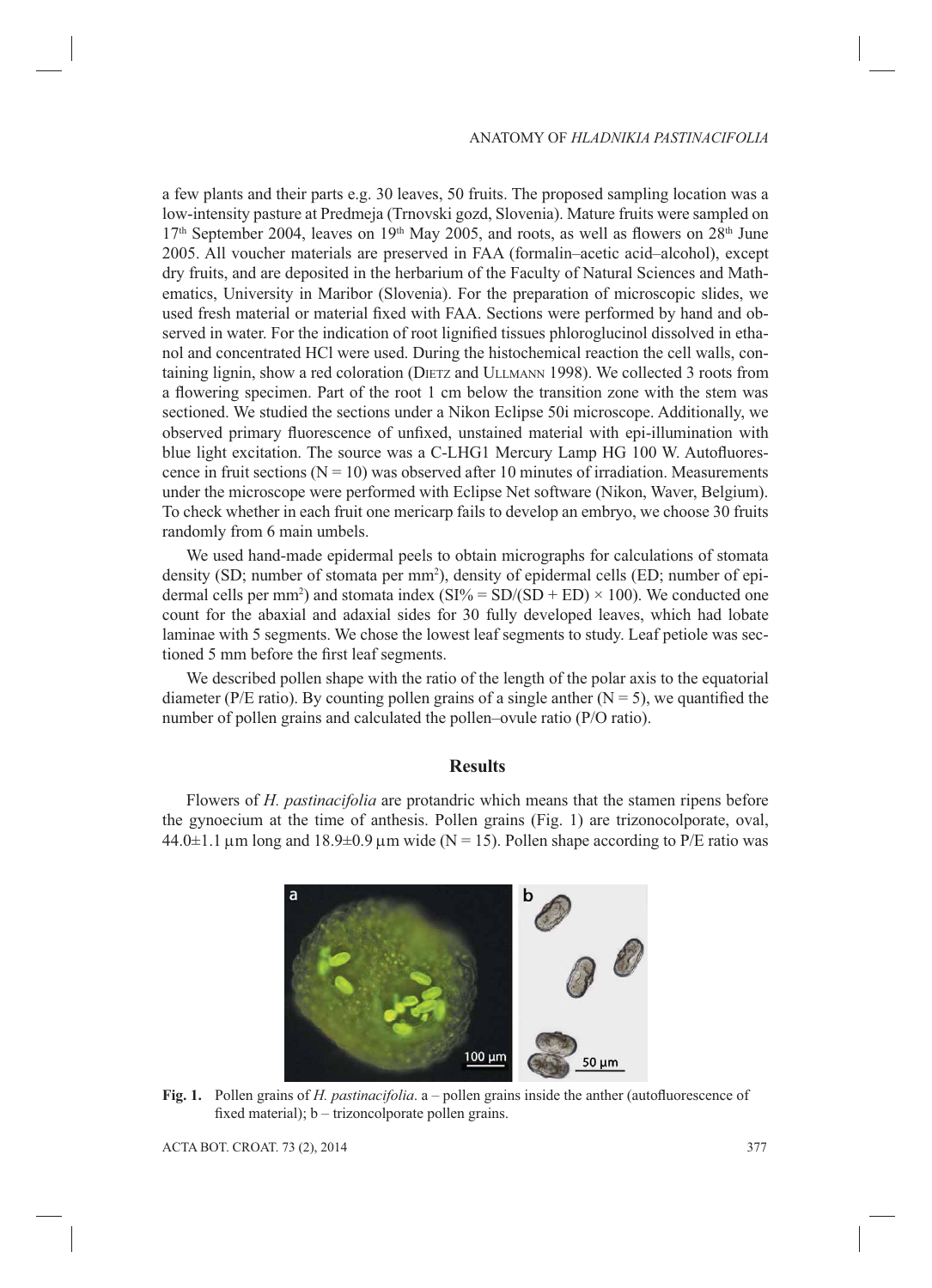$2.33\pm0.11$ . Inside the anthers, there were  $805\pm45$  pollen grains. Average P/O ratio for the whole flower with 5 stamens and 2 ovules was  $4025/2$ . At the time of anther maturity, both styles are positioned in parallel before the stigma becomes receptive (Fig. 2a). When the stigma does become receptive, it widens and takes on a claviform shape (Fig. 2b), while both styles edge away from each other.



**Fig. 2.** Micrographs of stigma shape during development. a – non-receptive stigma; b – receptive stigma with various pollen grains and fungal sclerotium (arrow).

On the mature fruit the calyx teeth, style, and stylopodium remain present. At the time of maturity the schizocarp splits into two mericarps which remain attached to the carpophore (Fig. 3). The groups of sclerenchyma cells of the dual carpophore are positioned opposite each other in the ventral part of the commissure. The pericarp, measured between the ribs, is 130  $\mu$ m wide. The exocarp is formed of a single layer of isodiametric cells with a cutinized cell wall. The mesocarp is parenchymatous with 5 protruding ribs. Intrajugal oil ducts are round. Below them a sclerenchyma stereome with vascular tissue is found. Two vascular bundles are in each commissural half. Under the valeculae (depressions between ribs) six flattened oil ducts (vittae) are present. After the drying out of the mericarp at maturity, inside a rib the intrajugal oil ducts become tightly compressed and the secretory ducts shrink (Fig. 3d). In a dry mericarp, the vittae measure  $40-60 \mu m$  in diameter.

From longitudinal sections of mericarps we recognized an axial-linear embryo type (nomenclature after MARTIN 1946), which is narrow, flat and much longer than it is wide (picture not shown).

Fruits are homomericarpic or heteromericarpic if one mericarp does not develop properly (Fig. 4). Cross-sections of dry mature schizocarps from the main umbel showed that in approximately 60% of fruits both mericarps are fully developed and contain embryos. In 35% of fruits only one mericarp contains an embryo, while in 6% neither mericarp has an embryo. In a single umbellet all three combinations of fruits can be observed (Fig. 4).

Leaves of *H. pastinacifolia* are amphistomatal. Stomata are evenly distributed in upper and lower epidermis. Stomata are mostly of the anisocytic type, since one of the accompanying cells is smaller than the rest. Stomata of abaxial epidermis are  $34.6\pm5.5 \mu m$  long, while in the adaxial side they measure  $37.7\pm4.9$   $\mu$ m in length. Stomata density for the abaxial side is between 25 and 31 stomata per mm2 , ED was about 113 mm–2, SI was on average 20%. Calculated values for the adaxial epidermis were:  $SD = 15$  mm<sup>-2</sup>,  $ED = 91$  mm<sup>-2</sup>,  $SI = 14\%$ .

Five to nine vascular bundles are found in leaf petiole (Fig. 5). Numerous secretory ducts are present in the petiole above and under each vessel, while a single secretory duct is pres-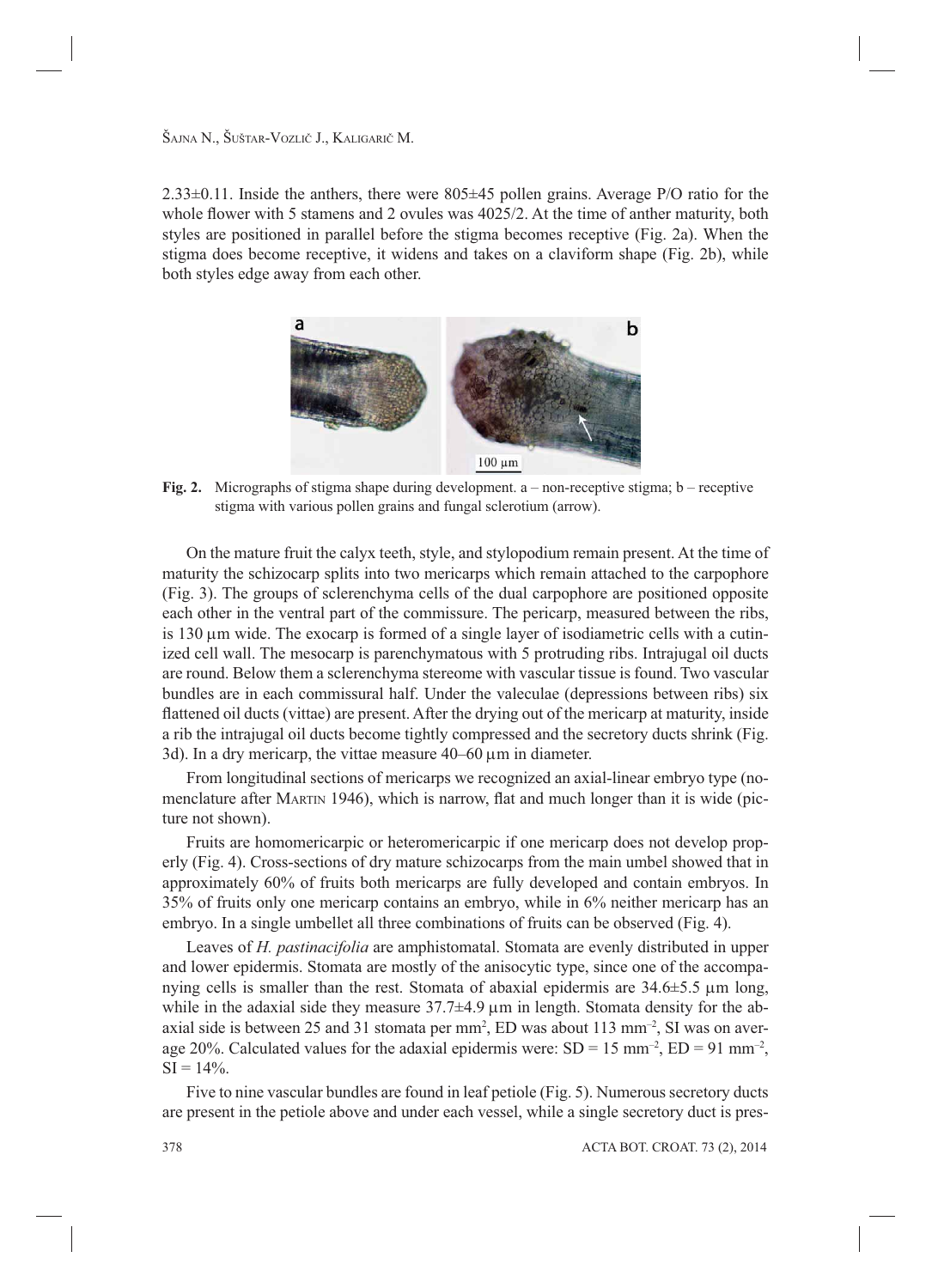

**Fig. 3.** Cross-section of *H. pastinacifolia* schizocarp. a – cross-section of an immature schizocarp; b  $-$  autofluorescence of immature schizocarp; c  $-$  detail of rib section; d  $-$  mature dry mericarp in detail (note the high accumulation of anthocyanins). Letters indicate marginal rib (*mr)*, median rib (*mer*), lateral rib (*lr*), carpophore (*ca*), exocarp (*E*), mesocarp (*M*), endocarp (*EN*), secretory duct inside the rib (*sd*), valecular oil duct (*vod*), sclerenchyma tissue (*st*), vascular bundle (*v*).



**Fig. 4.** Variety of schizocarps in an umbellet of *H. pastinacifolia*. a – one mericarp does not contain an embryo (\*), both mericarps fail to develop an embryo (arrow), and both mericarps are fully developed containing embryos (two arrows); b – cross-section of a shizocarp with one fully developed mericarp and one without embryo (\*).

ent next to and a single one inside the phloem (Fig. 5c). Collenchyma is positioned subepidermally. The petiole parenchyma does not have any very big intercellular spaces.

Root cross-sections of *H. pastinacifolia* showed that secondary xylem and secondary phloem are well developed (Fig. 6). Secondary xylem exhibited characteristics that could be used for the age estimation of individuals, since we could distinguish delineated annual growth rings (Fig. 6b). We were able to recognize growth rings according to groups of large-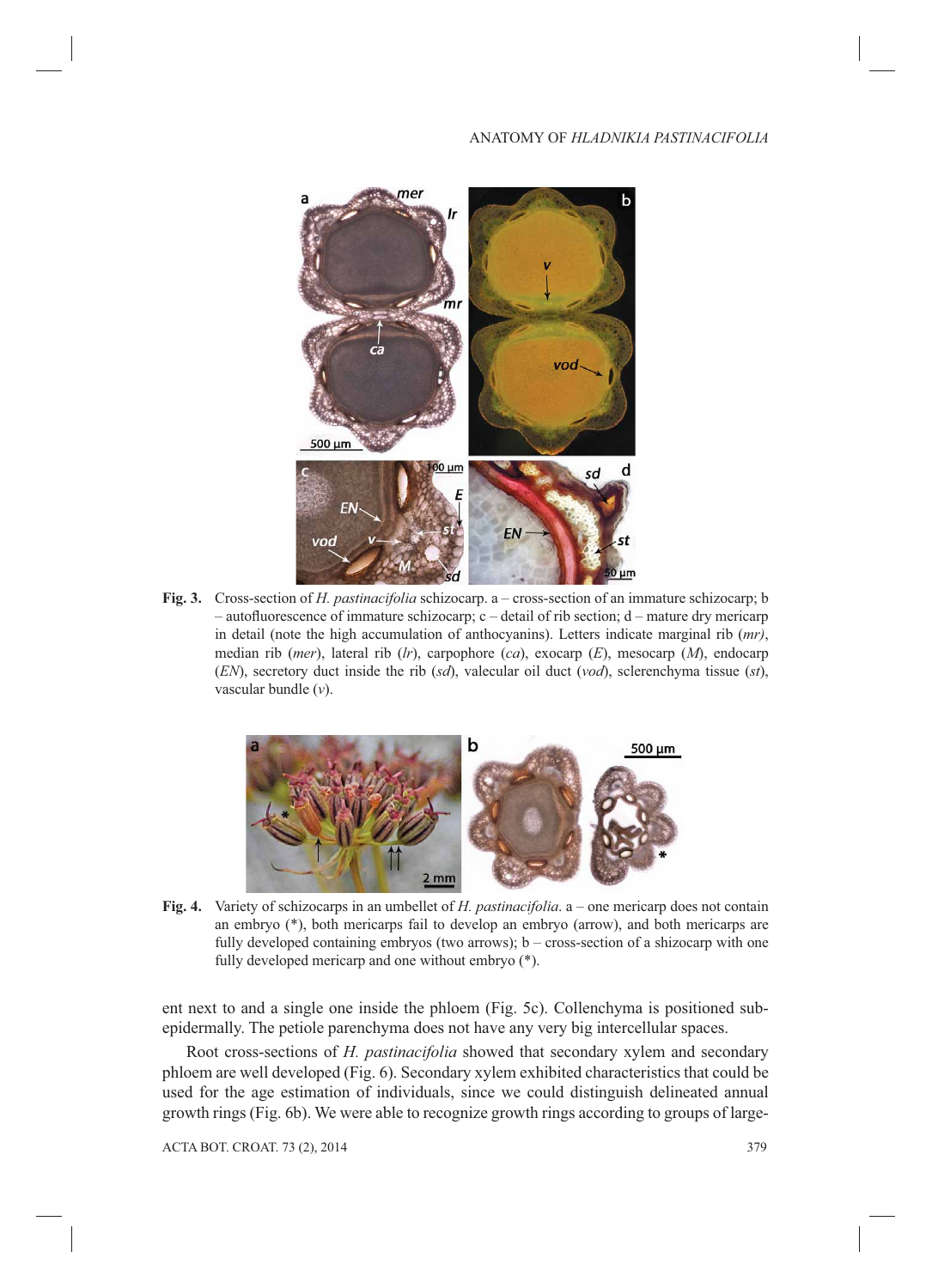

**Fig. 5.** Leaf petiole of *H. pastinacifolia*. a – cross-section showing 7 vascular bundles; b – autofluorescence of petiole showing yellow fluorescence of secretory ducts (*sd*); c – numerous secretory ducts are present in parenchyma  $(sd<sub>p</sub>)$ ; some accompany vascular bundles  $(sd<sub>p</sub>)$  and some are found within the phloem  $(sd_{nk})$ . Letters indicate vascular bundles (*v*), collenchyma (*c*), xylem (*xy*), phloem (*ph*).

sized vessels formed in the beginning of each growing season. Therefore we could distinguish early wood and late wood. The rays of vascular elements were wide and often branched at the beginning of the growing season. Primary xylem in the center is followed by three annual growth rings (Fig. 6b). Therefore, we can determine that this specimen was 4 years



**Fig. 6.** Cross-section of *H. pastinacifolia* root. a – autofluorescence showing numerous bright yellow spots in the root cortex indicating essential oils inside secretory ducts;  $b - in$  the secondary xylem, according to phloroglucinol/HCl reaction with lignin, annual growth rings are visible (indicated by lines). Letters indicate secondary phloem (*P*), secondary xylem (*X*).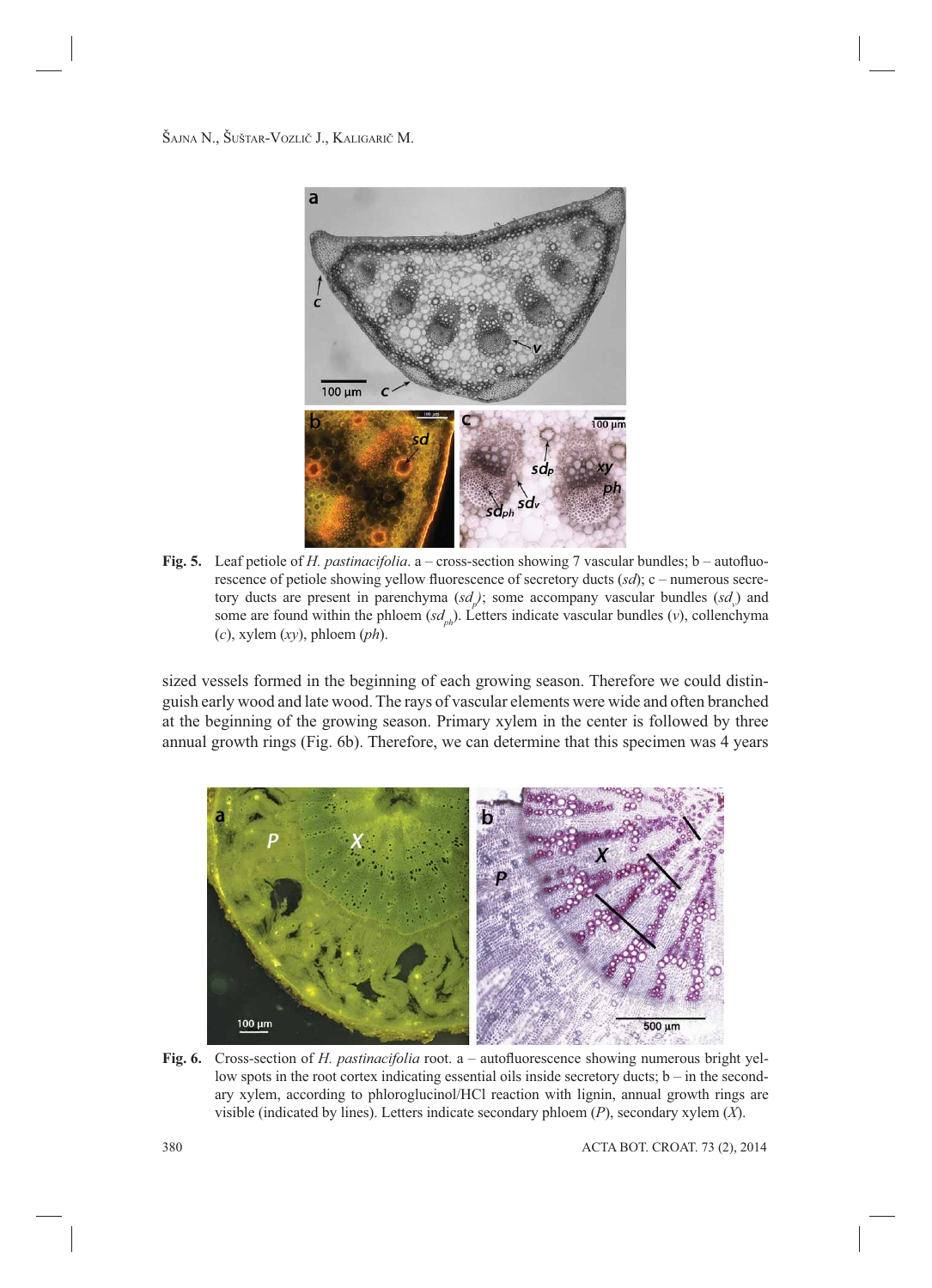old at the time of harvesting. Older secondary xylem is lignified, while younger growth rings include much specialized xylem parenchyma. Secondary phloem does not form layers and numerous smaller secretory ducts are visible.

#### **Discussion**

The new insight into *H. pastinacifolia* anatomy gave interesting new results which could help us to interpret the survival ability and fitness constraints of this rare taxon. The pollenovule ratio of *H. pastinacifolia* flower is 2013 on average. It has been stressed before that P/O ratio is inversely proportional to self-pollination within species (CRUDEN 1976). The umbels of *H. pastinacifolia* were frequently visited by insects because of nectar (excreted by stylopodium) and pollen. High P/O ratio leads to the conclusion that such flowers are visited by less effective pollinators and at the same time, they are less effective at self-pollination. Even though pollinators from the main umbel differed from those from the lateral umbels, flowering later in the season, the prevailing groups of pollinating insects were dipterans (Anthomyiidae and Syrphidae) and Coleoptera (own observation). Attraction of these groups of pollinators is explained by the low amount of sucrose in Apiaceae nectar (PETANI-DOU 2005). Since many of the observed beetles were palinophagous, the high P/O ratio is beneficial for successful pollination of *H. pastinacifolia*.

SUŠNIK (1964) observed that some mericarps of *H. pastinacifolia* do not contain an embryo and concluded that this could be a fixed trait, which would add to species' rarity. However, our results show that mericarps without embryos are present in 35% of schizocarps. We did not find a reason for some mericarps not to develop fully, whether this is a consequence of ovule abortion or lack of fertilization.

Immature fruits of *H. pastinacifolia* accumulate anthocyanins in the endocarp (Figs. 3d, 4a). The mesocarp of one mericarp consists of 6 vallecular oil ducts and numerous secretory ducts associated with the synthesis and accumulation of biologically active substances and essential oils (ATIA et al. 2009). Autofluorescence microscopy reveals secretory tissues in Apiaceae fruits. ZOBEL and MARCH (1993) reported intense yellow autofluorescence of parts containing coumarins, furanocoumarins, and flavonoids. Oil ducts in *H. pastinacifolia* fruits show high yellow fluorescence, which probably determines the location of essential oils.

New findings include the presence of amphistomatal leaves in *H. pastinacifolia*. The stomata density in the abaxial epidermis is greater than in the adaxial epidermis. Amphistomatal leaves are a morpho-physiological and not a taxonomic plant trait. Such leaves are typical for plants from habitats with high irradiance since leaves do not grow horizontally according to light source, but at an angle (CARLQUIST and MILLER 1999). In all habitats of *H. pastinacifolia* high irradiance is characteristic for at least part of the day. Amphistomatal leaves are occasionally associated with dry habitats as well (PARKHURST 1978). The dark green and glossy leaves of *H. pastinacifolia* already visually indicate drought tolerance. Even though the Trnovski gozd plateau represents an orographic barrier resulting in very high precipitation, the measurements of soil humidity in the habitats of *H. pastinacifolia* in summer (data not shown) were very low, only 3–4%. In the beginning of July 2006, we observed smaller parts with dried out vegetation in stony pastures with *H. pastinacifolia*. According to our observation, microtopography was of key importance for the survival of plants from different species. This is also the case with *H. pastinacifolia*, since slightly ele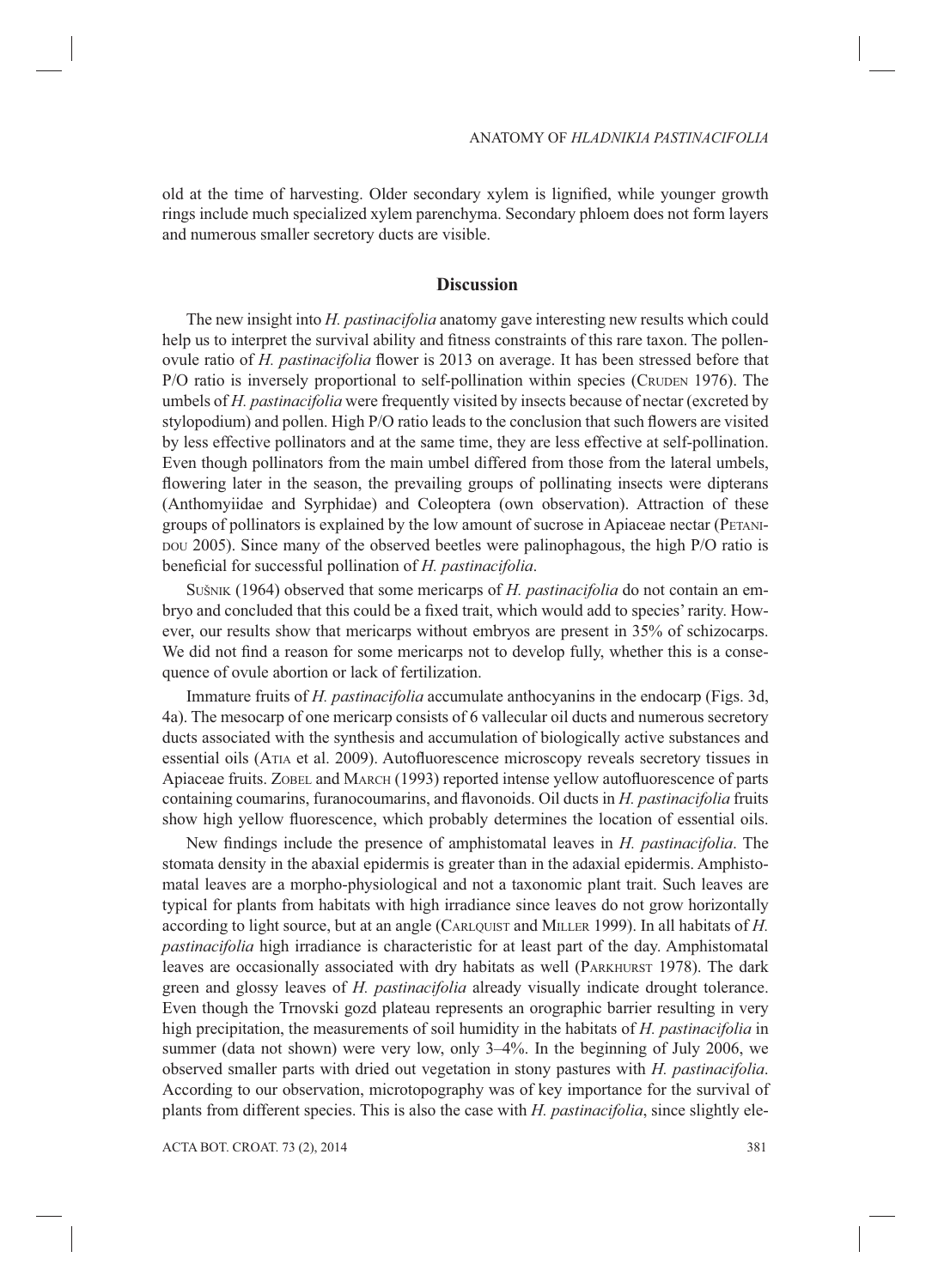vated parts had a lower density of vegetative rosettes and seedlings were absent. Therefore drought tolerance is an important trait that enables survival and persistence despite the generally prevailing humid conditions.

According to our results, *H. pastinacifolia* is a monocarpic perennial species. Time of flowering and subsequent dying of the plant occurs in plants older than 4 years. The distribution of vascular elements within *H. pastinacifolia* roots shows the annual formation of distinct growth rings, which could be used for the method described by DIETZ and ULLMANN (1997) to estimate a specimen's age. However, because root chronology is an invasive method and because in general, demographic characteristics like growth, probability of survival and flowering, as well as reproductive output of perennial plants are strongly size-dependent (WERNER 1975, METCALF et al. 2003), for the crude estimation of age the diameter of the root, measured with calipers, could be used in the field. The root of *H. pastinacifolia* is a storage organ which allocates resources to aboveground organs. Long and thick single roots, forming a rootstock, which grows deep, are characteristic for species which are better adapted to substrate coverage as well as to substrate erosion (MIYANISHI and JOHNSON 2007). Roots represent an important organ for persistence in the scree habitats of *H. pastinacifolia*, and also enable greater water uptake during dry conditions. The autofluorescence microscope observations showed the presence of numerous secretory ducts in the secondary phloem of *H. pastinacifolia* root, emitting bright yellow fluorescence. The considerable presence of autofluorescent substances, which could be attributed to essential oils and phenolic compounds, are most likely the reason we did not observe signs of herbivory on leaves and why fruits were rarely attacked by animals except Heteroptera.

Whenever we study extremely rare and protected species, we can face ethical and legal dilemmas because we have to interfere with populations and perform sampling, sometimes even with invasive methods (CERIANI et al. 2008). However, especially for such species, studies and knowledge are pivotal for their protection. In this paper we have shown that anatomical features can provide additional information for a better understanding of the species' biology and ecology. Our results about *H. pastinacifolia* contribute to a better understanding of species' pollination characteristics, drought tolerance, life cycle, and unattractiveness to herbivores.

## **Acknowledgements**

We thank the Republic of Slovenia Institute of Nature Conservation for issuing the sampling permit. The study was partly supported by the Slovene Ministry of High Education, Science and Technology within the Biodiversity research program (P1-0078). Nina Šajna acknowledges a grant from the Society for the Advancement of Plant Sciences in Vienna (Austria). Mitja Kaligarič was supported by program group P1-0164 and infrastructural program »LADIKS« (IP-0552), both funded by Slovenian Research Agency.

#### **References**

ATIA, A., DEBEZ, A., BARHOUMI, Z., ABDELLY, C., SMAOUI, A., 2009: Histochemical localization of essential oils and bioactive substances in the seed coat of the halophyte *Crithmum maritimum* L. (Apiaceae). Journal of Plant Biology 52, 448–452.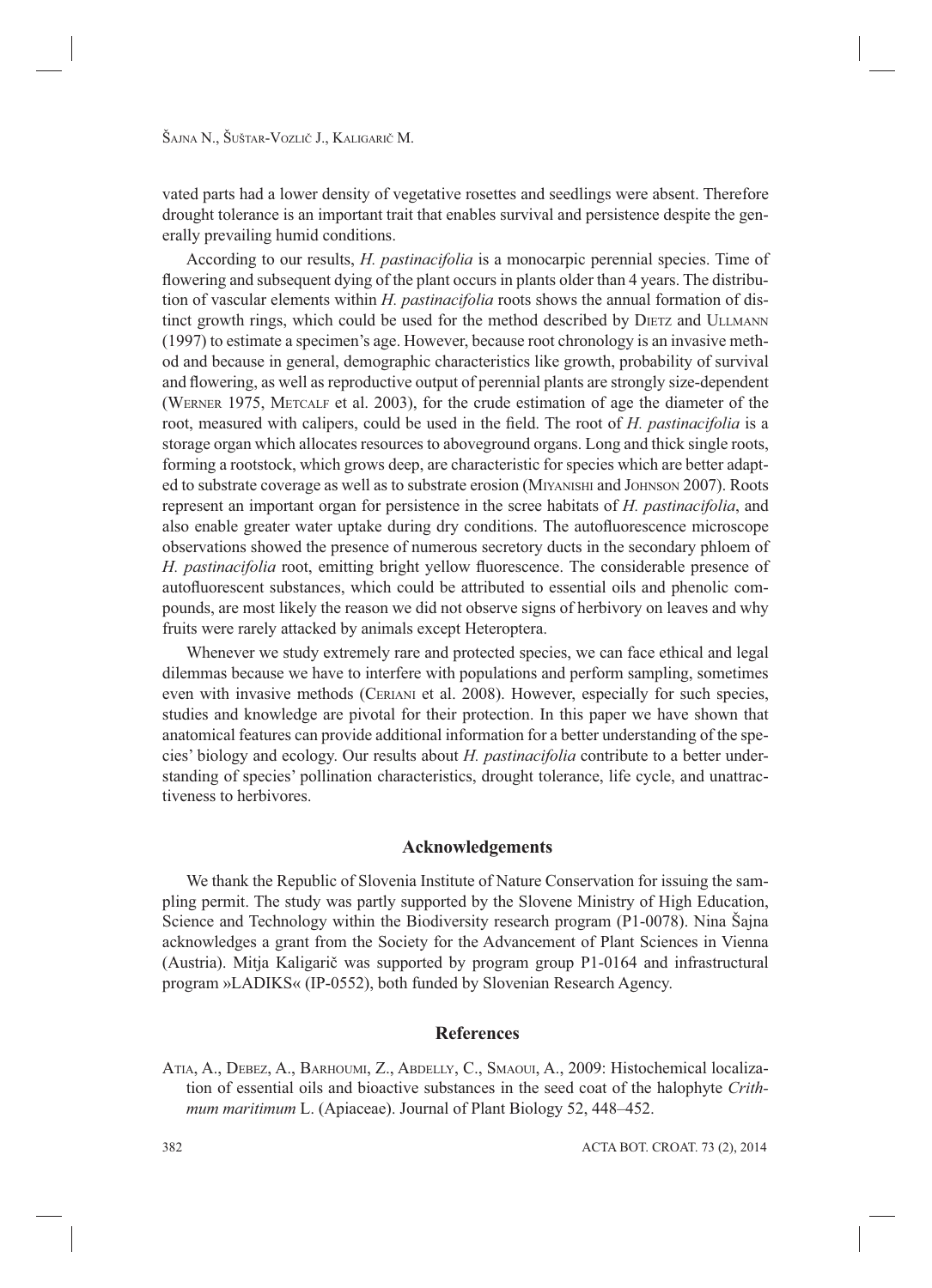- BERN CONVENTION, 1979: Convention on the conservation of European wildlife and natural habitats: Annex I, Bern.
- CARLQUIST, S., MILLER, R. B., 1999: Vegetative anatomy and relationships of *Setchellanthus caeruleus* (Setchellanthaceae). Taxon 48, 289–302.
- CERIANI, R. M., PIERCE, S., CERABOLINI, B., 2008: Are morpho-functional traits reliable indicators of inherent relative growth rate for prealpine calcareous grassland species? Plant Biosystems 142, 60–65.
- COUNCIL DIRECTIVE, 1992: Directive 92/43/EEC of May 21, 1992 on the conservation of natural habitats and of wild fauna and flora: Annex II, 1992, Brussels.
- CRUDEN, R. W., 1976: Variation in pollen-ovule ratios and nectar secretion- preliminary evidence of ecotypic adaptation. Annals of the Missouri Botanical Garden 63, 277–289.
- ČUŠIN, B., 2004: *Hladnikia pastinacifolia* Rchb. (In Slovenian). In: ČUŠIN, B. (ed.), Natura 2000 in Slovenia – Plants, 107–113. ZRC SAZU, Ljubljana.
- DAKSKOBLER, I., 1998: Vegetation of forest reserve Govci in northeastern part of Trnovski gozd (eastern Slovenia) (In Slovenian). Proceedings 19 Forestry Days, Logarska dolina, 269–301.
- DAKSKOBLER, I., 2006: Calcareous open sedge swards and stony grasslands (*Seslerietalia caeruleae*) on the northern edge of the Trnovski gozd plateau (the Dinaric Mountains, western Slovenia). Hacquetia 5, 73–112.
- DIETZ, H., ULLMANN, I., 1997: Age-determination of dicotyledonous herbaceous perennials by means of annual rings: Exception or rule? Annals of Botany 80, 377–379.
- HEGI, G., 1975: Illustrierte Flora von Mitteleuropa 5. Paul Parey, Berlin.
- KALIGARIČ, M., 1997: Vegetation of maritime Karst and Slovenian Istria: meadows and pastures. (In Slovenian). Zgodovinsko društvo za južno Primorsko, ZRS Republike Slovenije Koper (Annales majora), Koper.
- KALIGARIČ, M., POLDINI, L., 1997: New contributions on the typology of the vegetation of dry grasslands (*Scorzoneretalia villosae* H-Ić 1975) in the north Adriatic karst. Gortania 19, 119–148.
- MARTIN, A. C., 1946: The comparative internal morphology of seeds. The American Midland Naturalist 36, 513–660.
- MARTINČIČ, A., 1958: Phytogeographical conditions in the eastern part of Trnovski gozd. (In Slovenian). BSc Thesis, University of Ljubljana, Ljubljana.
- MARTINČIČ, A., 1961: Contributions to knowledge about flora of Slovenian territory (In Slovenian). Biološki vestnik 8, 3–8.
- METCALF, J. C., ROSE, K. E., REES, M., 2003: Evolutionary demography of monocarpic perennials. Trends in Ecology and Evolution 18, 471–480.
- MIYANISHI, K., JOHNSON, E. A., 2007: Coastal dune succession and the reality of dune processes. In: JOHNSON, E. A., MIYANISHI, K. (eds.), Plant disturbance ecology: The process and the response, 249–282. Academic Press, San Diego.
- NIKOLIĆ, T., TOPIĆ, J., 2004: Vascular flora. In: MARKOVIĆ, D. (ed.), Red list of threatened plants and animals of Croatia, 15–46. State Institute for Nature Protection, Zagreb.
- PARKHURST, D. F., 1978: The adaptive significance of stomatal occurrence on one or both surfaces of leaves. Journal of Ecology 66, 367–383.